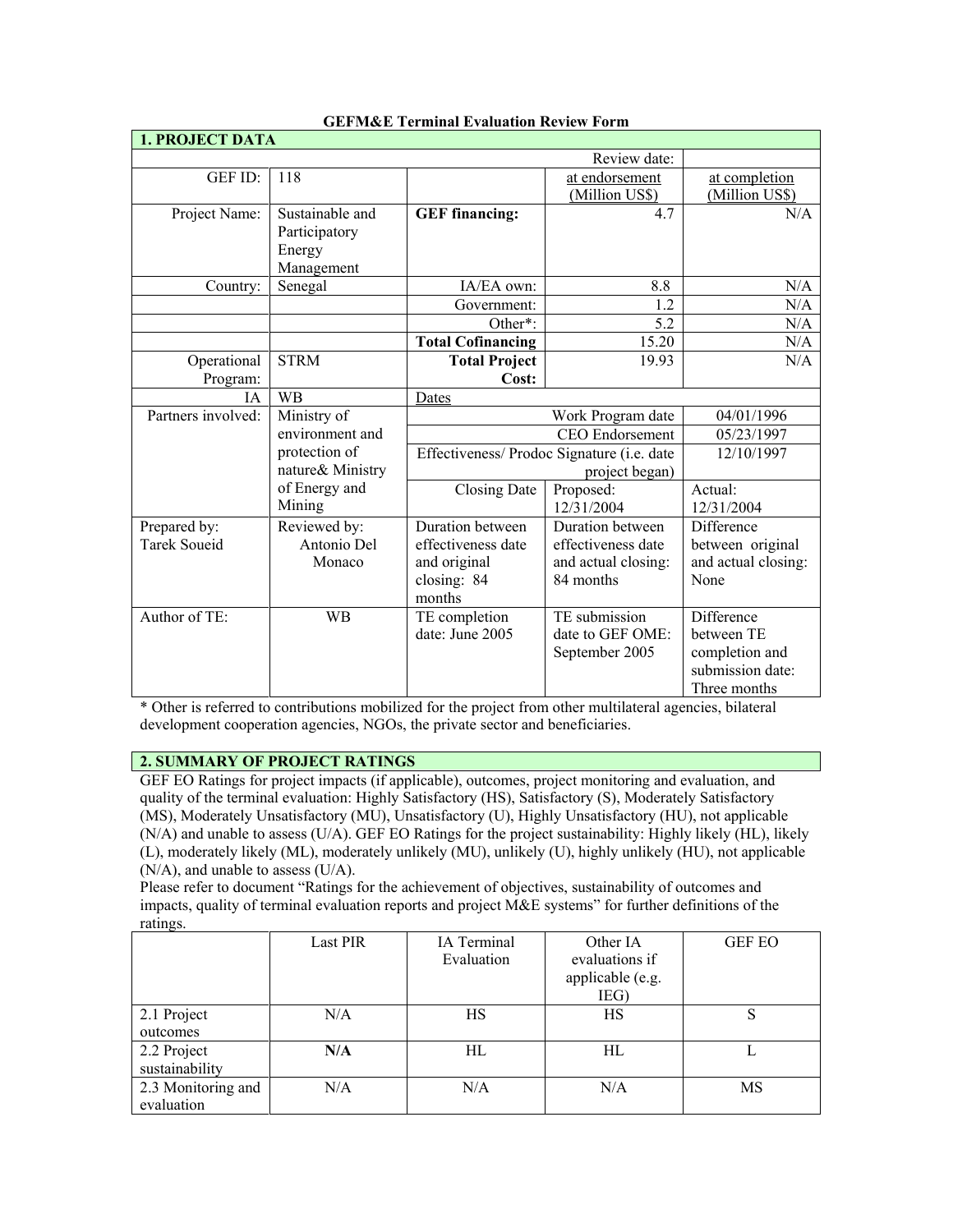| 40<br>Quality of the<br>$\overline{\phantom{a}}$ | $\mathbf{V}$ |  | <b>MS</b> |
|--------------------------------------------------|--------------|--|-----------|
| uluation report<br>AY2                           |              |  |           |

Should this terminal evaluation report be considered a good practice? Why? No. Some of the issues, for example monitoring and evaluation, have not been covered adequately. Is there a follow up issue mentioned in the TE such as corruption, reallocation of GEF funds, etc.? No follow-up issue mentioned in the TE.

# **3. PROJECT OBJECTIVES, EXPECTED AND ACTUAL OUTCOMES**

### **3.1 Project Objectives**

• **What are the Global Environmental Objectives? Any changes during implementation?** The global environmental objective of the project was "reduction of wood fuel-related deforestation." No changes were made in the Global Environmental Objective during project implementation.

### • **What are the Development Objectives? Any changes during implementation? Development Objectives**

According to the Project Appraisal Document, project's development objective was to meet an important part of the rapidly growing urban demand for household fuels, without the loss of forest cover and the ecosystem's carbon sequestration potential and biodiversity. This objective was to be met through the (i) implementation and monitoring of 300,000 hectares of environmentally sustainable community-managed forest resource systems in the Tambacounda and Kolda regions of Senegal, creating a protection zone around the Niokolo-Koba National Park; (ii) promotion of private sector inter-fuel substitution and private sector and NGO-based improved stoves initiatives; (iii) strengthening of the institutions involved in the management of the sector, and the promotion of the participation of the civil society (private sector, academic institutions, NGO, and community) in the operation of the sector.

No changed were made in these objectives during project implementation

### **3.2 Outcomes and Impacts**

## • **What were the major project outcomes and impacts as described in the TE?**

According to the TE community-managed forest resource systems now account for a large part of the country's woodfuel supply, having developed the communities' capacities, generating significant returns for them, and improving forest conservation. The project also surpassed its targets for net CO2 emission reductions (1.78 million vs. 510,000 tons), and incremental income to the communities from the woodfuel trade and natural resource-based micro enterprises (US\$12.5 vs. US\$3 million/yr.). As a result of the substantial annual income returns from the micro enterprises (and other factors), the project achieved an ERR significantly higher than that at appraisal, 137.55% compared to an estimated 37.3%. However, the high ERR was also due to the fact that the disbursements were made largely in the latter part of the project. Other outcomes include:

- The transformation of the Forestry Service from being a purely top-down, rule- enforcing institution to an agency that also provides technical assistance and services, and its adoption of scientific forestry planning and management.

- The implementation of "pre-management" sustainable woodfuel schemes in an additional 229,359 hectares.

# **4. GEF OFFICE OF M&E ASSESSMENT**

# **4.1 Outcomes**

#### **A** Relevance Rating: S

• **In retrospect, were the project's outcomes consistent with the focal areas/operational program strategies? Explain**

Yes, the project's outcomes were consistent with the focal areas/operational program strategies. It led to significant reductions in carbon emissions, the main focus of this focal area.

**B** Effectiveness Rating: S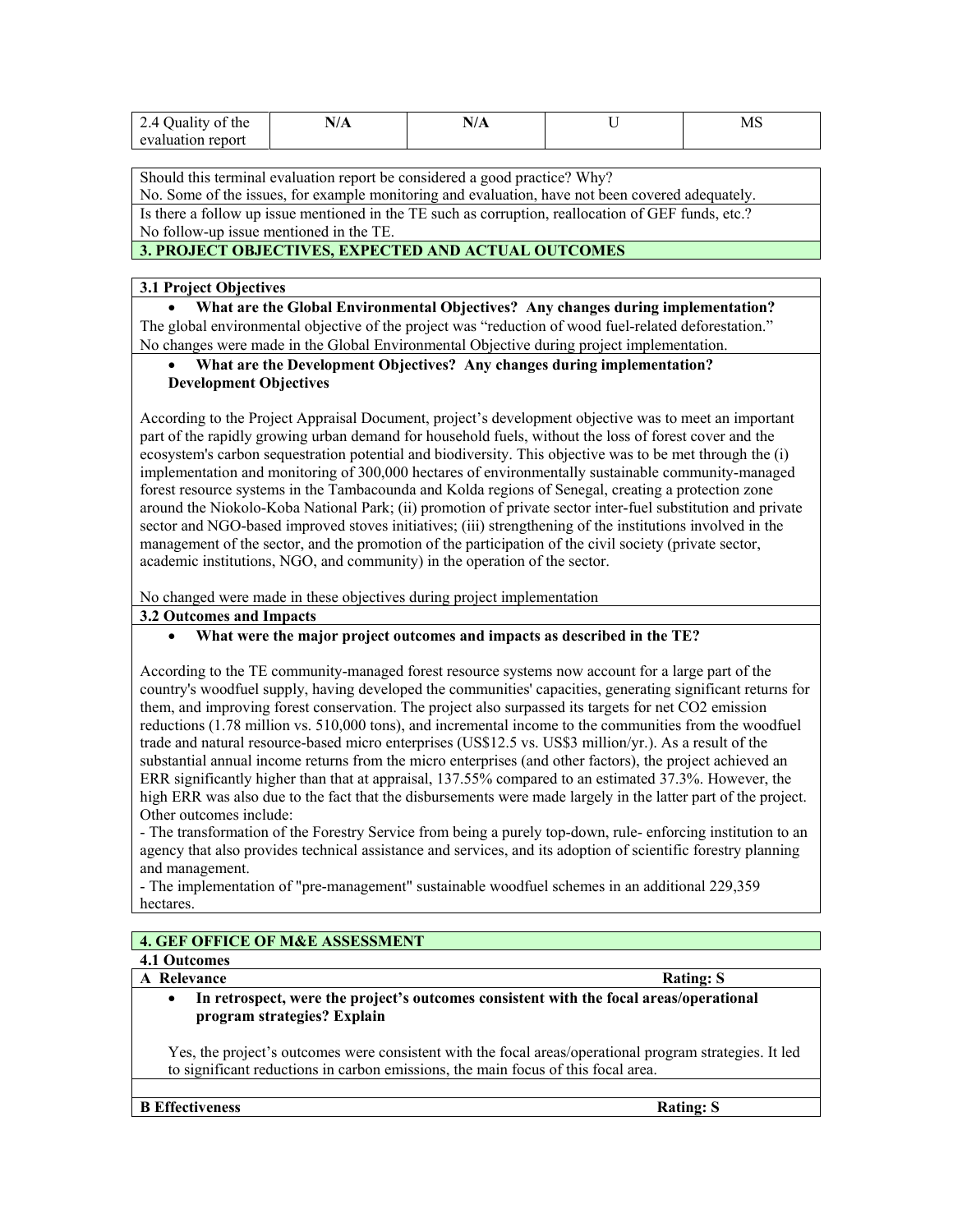• **Are the project outcomes as described in the TE commensurable with the expected outcomes (as described in the project document) and the problems the project was intended to address (i.e. original or modified project objectives)?** 

According to IEG's evaluation summary based on the TE project outcomes were commensurable with the expected outcomes.

a) The implementation and monitoring of 300,000 hectares of environmentally sustainable communitymanaged forest resource systems, creating a protection zone around the Niokolo-Koba National Park. Community-managed and sustainable forest-resource systems were established in an area of 378,161 hectares around the park, an area larger than that expected at appraisal, and in 317 communities, which was 27% greater than the appraisal target of 250. Deforestation was reduced by 39,489 ha/yr (which was 97% greater than the appraisal target of 20,000 ha/yr.) while producing in a sustainable manner 370,600 tons of woodfuel/yr. (compared to an estimated 300,000 tons/yr.). Compared to the expectation of 0.5 million tonnes in terms of CO2 abatement the actual CO2 abatement was estimated to be much higher at 1.8 million tonnes.

b) The promotion of private sector inter-fuel substitution and private sector and NGO-based improved stoves initiatives. The evidence cited on this component is comprises primarily of project outputs. However, the listed outputs have a strong linkage with the outcomes and impacts relevant to GEF's focus. The project was able to exceed its targets for the number of improved stoves and kerosene stoves promoted. The number of improved woodfuel stoves promoted was 237,236 (which slightly exceeded the target figure of 225,000), and 11,560 kerosene stoves were sold (which was 189% greater than the target of 4,000). A local micro credit NGO was procured as a financial intermediary to manage a revolving loan fund for certified, private improved-stove manufacturers and retailers to operate in their respective fields.

#### **C Efficiency (cost-effectiveness) Rating: S**

• **Include an assessment of outcomes and impacts in relation to inputs, costs, and implementation times based on the following questions: Was the project cost – effective? How does the cost-time Vs. outcomes compare to other similar projects? Was the project implementation delayed due to any bureaucratic, administrative or political problems and did that affect cost-effectiveness?**

In spite of the accrued start-up delays, the project managed to achieve or largely surpassed all its expected outcomes and outputs and closed within budget and required no closing extensions to complete disbursements. This goes to show that project was able to achieve its objectives in a cost effective manner.

#### **Impacts**

#### • **Has the project achieved impacts or is it likely that outcomes will lead to the expected impacts?**

The project has been successful in establishing a system of community managed sustainable forestry in 378,161 ha around the park, which is greater than the expectations. Deforestation was reduced by 39,489 ha per year which was 97% greater than the appraisal target of 20,000 ha per year. Compared to the expectation of 0.5 million tonnes in CO2 abatement the actual CO2 abatement was estimated to be much higher at 1.8 million tonnes. Thus, over all it could be inferred that project has achieved major impacts.

**4.2 Likelihood of sustainability.** Using the following sustainability criteria, include an assessment of **risks** to sustainability of project outcomes and impacts based on the information presented in the TE. **Sustainability**

### A Financial resources **Rating: Moderately Likely**

For sustainability of the benefits from the project, it is imperative that the local communities continue to manage forests effectively. The information provided in the TE suggests that community institutions are strong and it is likely that they will continue to manage the local forests successfully. Consequently, very little financial resources may be required to sustain the global environmental benefits from the project at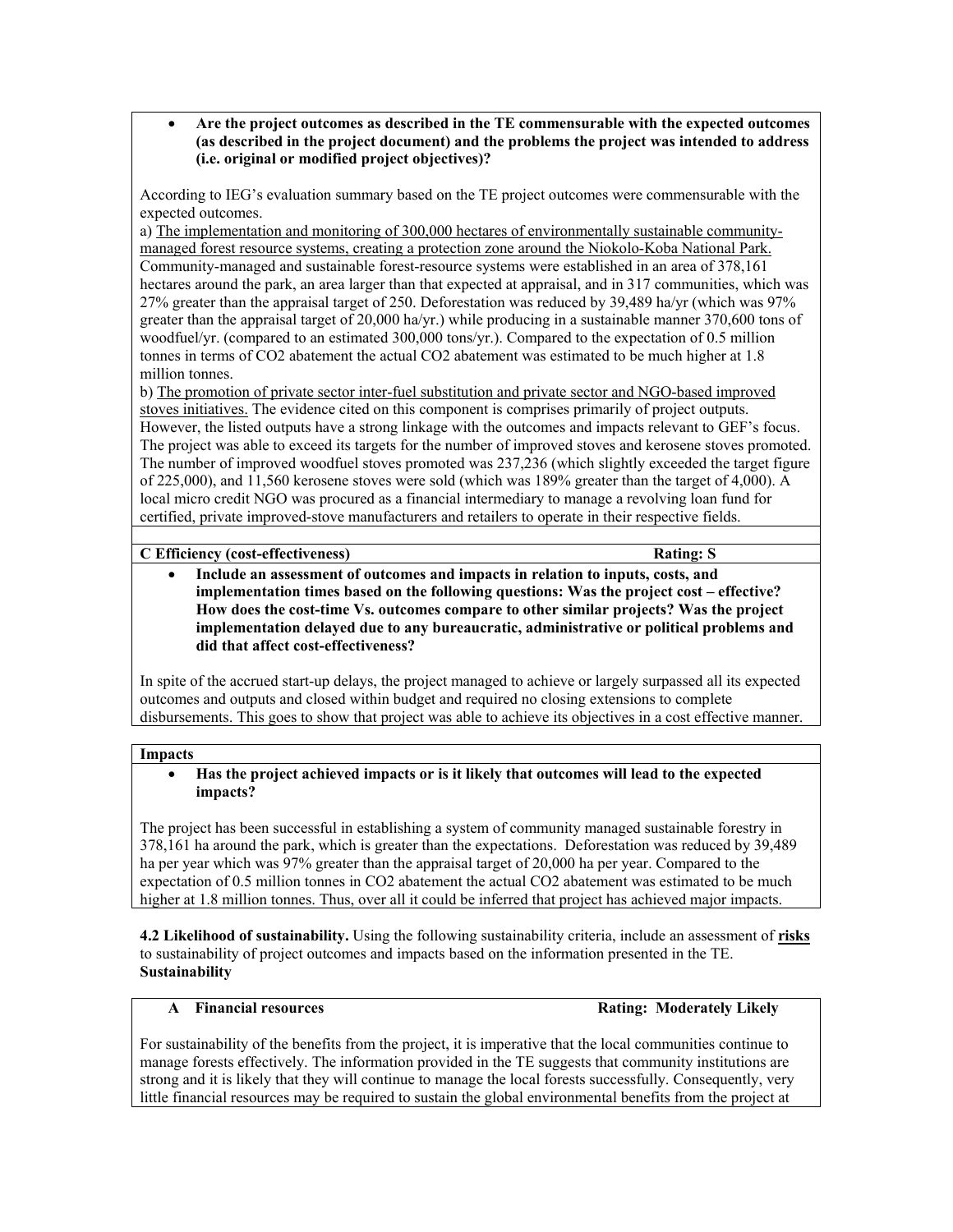the present rate of accrual. However, there is also a need to further upscale the project across the country and for that additional resource will be required. Government has been slow in allocating financial resources for the expansion of this project. And this poses some risk to the potential benefits that could materialize.

#### **B Socio political : Rating: Moderately Likely**

According to the TE, the long-term sustainability of the project's development objectives and outcomes depends on two main factors: (i) commitment by beneficiaries to maintain the project achievement; and (ii) commitment by Government to extend sustainable forest resource management to the rest of the country and to liberalize the charcoal trade. While commitment of the beneficiaries is more or less as per the expectations, the government support to extension of sustainable forest resource management to the rest of the country has been below expectations. This poses a minor threat to the socio-political sustainability of the project.

## **C Institutional framework and governance Rating: Likely**

According to the TE Completing the reform of the traditional energy sector and extending sustainable forest and NRM practices to the rest of the woodfuel supply zones of the country is essential in order to protect the country's forest resource base and the commercial viability of the managed production zones. It further suggests that the Government of Senegal understands these issues and is committed to making relevant policy changes such as liberalization of the charcoal trade by 2007.The TE also informs that the strengthening of the structures of governance at the local forest level through building capacities in the community based institutions will facilitate sustainability of benefits from the project.

#### **D** Environmental Rating: Likely

The TE has not mentioned any imminent environmental risks. Given the nature of the project it could be assumed that the project will not generate environmental risks.

Provide only ratings for the sustainability of outcomes based on the information in the TE:

| $\mathbf{A}$ | <b>Financial resources</b>                       | <b>Rating: ML</b> |
|--------------|--------------------------------------------------|-------------------|
| B            | Socio political                                  | <b>Rating: ML</b> |
|              | Institutional framework and governance Rating: L |                   |
| $\mathbf{D}$ | Environmental                                    | <b>Rating: L</b>  |

#### **4.3 Catalytic role**

#### **1. Production of a public good**

The public goods produced by the project include abatement of CO2 emissions, increased woodfuel supply for the local population and strengthening of local institutions to manage forests.

**2. Demonstration** 

# **3. Replication**

## **4. Scaling up**

The terminal evaluation refers to the fact that the government is in the process of expanding the sustainable management programs by law to the entire country.

#### **4.4 Assessment of the project's monitoring and evaluation system based on the information in the TE**

**A. In retrospection, was the M&E plan at entry practicable and sufficient? (Sufficient and practical indicators were identified, timely baseline, targets were created, effective use of data collection, analysis systems including studies and reports, and practical organization and logistics in terms of what, who, when for the M&E activities)** 

The Project Appraisal Document has a separate section on monitoring and evaluation that covers M&E related issues. It lists indicators for assessing achievements under each of the project components. The risks associated with the project have also been laid out in. The M&E section also briefly summarizes the methodologies that will be adopted to collect information on the specified indicators.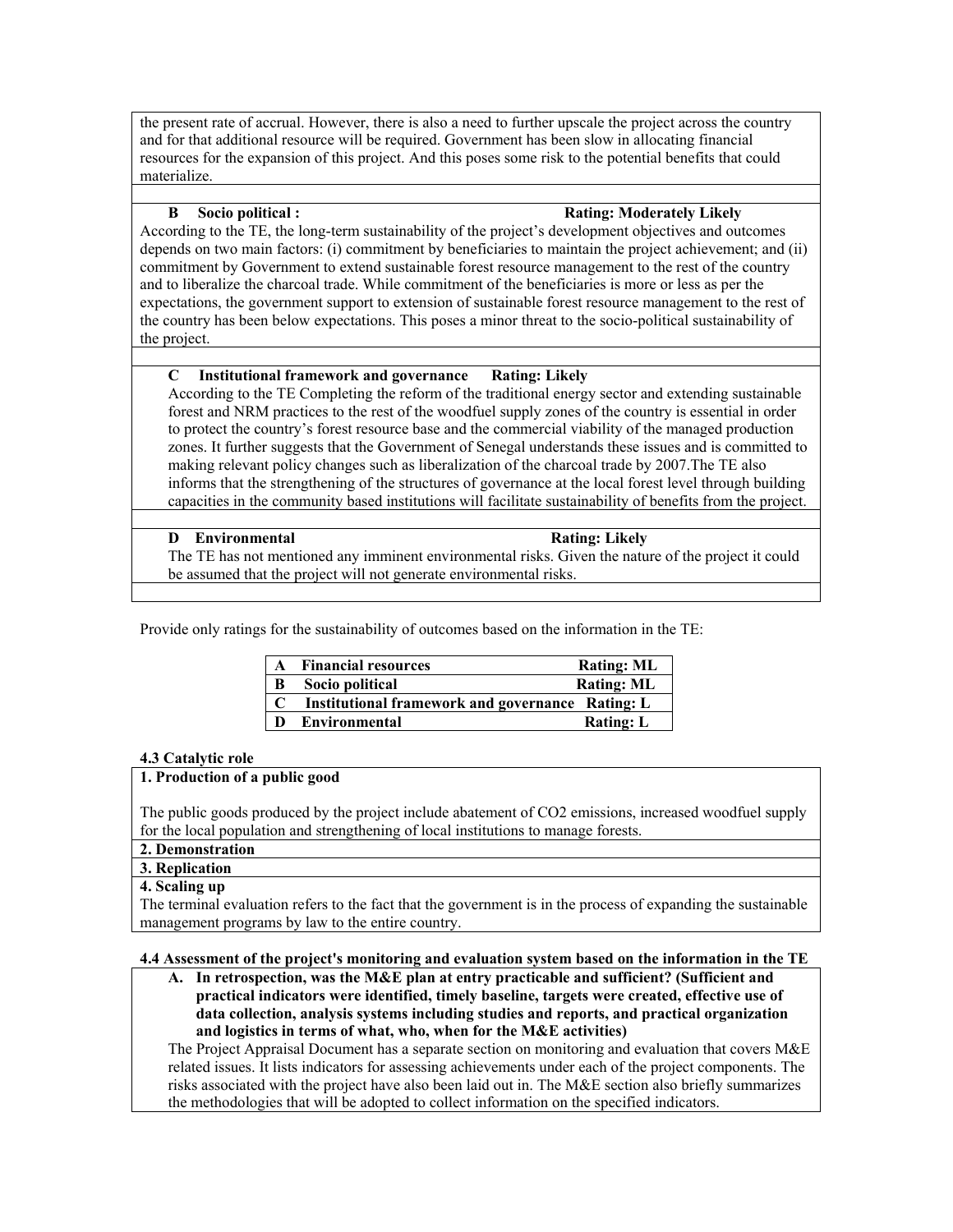**Rating: MS**

### **B. Did the project M&E system operate throughout the project? How was M&E information used during the project? Did it allow for tracking of progress towards projects objectives? Did the project provide proper training for parties responsible for M&E activities to ensure data will continue to be collected and used after project closure?**

The TE does not provide a comprehensive account on actual implementation of the M&E system, however, there is some scattered information on M&E system in the TE report. According to the TE the project included specific monitoring and evaluation activities, including assessing changes in forest utilization and wildlife status, to evaluate the achievement of the global environmental objectives that focused on maintenance of carbon sequestration capacity, CO2 emission abatement and biodiversity conservation. It informs that the project established a state of the art Geographical Information System (GIS) to assess changes in forestry and vegetation cover. It further mentions that there was a six month delay in the procurement of the vegetation cover inventory, mapping and GIS forest management monitoring system.

#### **Rating: MS**

**C. Was M&E sufficiently budgeted and was it properly funded during implementation?** the report does not present an assessment of project M&E systems **Rating: UA**

**Can the project M&E system be considered a good practice?** The report does not present a comprehensive assessment of project's M&E system.

#### **4.5 Lessons**

Project lessons as described in the TE

**What lessons mentioned in the TE that can be considered a good practice or approaches to avoid and could have application for other GEF projects?**

According to the TE the project offers following lessons.

*Traditional energy supply systems can be sustainable.* An important lesson from the project is that the structure and mode of operation of the traditional energy sector can be transformed from its typical environmentally and socially unsustainable form to a sustainable and socially progressive form. *Supply side management is essential*. Stabilization of the traditional energy sector essentially depends on the implementation of comprehensive changes in the woodfuels' supply systems and chains. While demand management interventions are important and need to be pursued, especially dissemination of improved enduse technologies and practices, this alone may not resolve the existing problems. In spite of the growing number of PROGEDE like operations, demand management is still believed to be the preferred course of action to correct the problems in the sector.

*Community-based natural resource management works.* Establishment of environmentally and socially sustainable woodfuel supply systems can only be achieved through the introduction of integrated community-based forestry and natural resource management schemes, that is Community Driven Development (CDD) schemes. The governments lack the financial resources, the man power, and the incentive to effectively manage the forests and other natural resources. While the mostly unsuccessful Government-run forest management and reforestation programs that were implemented in the Sahel up until the mid-90s had an averaged cost of US \$750 per hectare, PROGEDE's costs were less than US \$65 per hectare.

*A "minimum policy platform" is required.* PROGEDE served to identify and operationally test the "minimum policy platform" that is required to underpin a well functioning traditional energy supply system: (i) clear and legally enforceable forest resource and land tenure rights and responsibilities must be established, in other to provide the necessary incentives for the community (or other economic agents) to invest in the management and conservation of the resource base; (ii) a fair and transparent decentralized fiscal and taxation system needs to be in place, in order to adequately fund the oversight and supervision functions of the respective local levels of government; (iii) a clear and fair pricing system which maximizes producer prices needs to be in place, in order to provide the necessary incentives for sustainable resource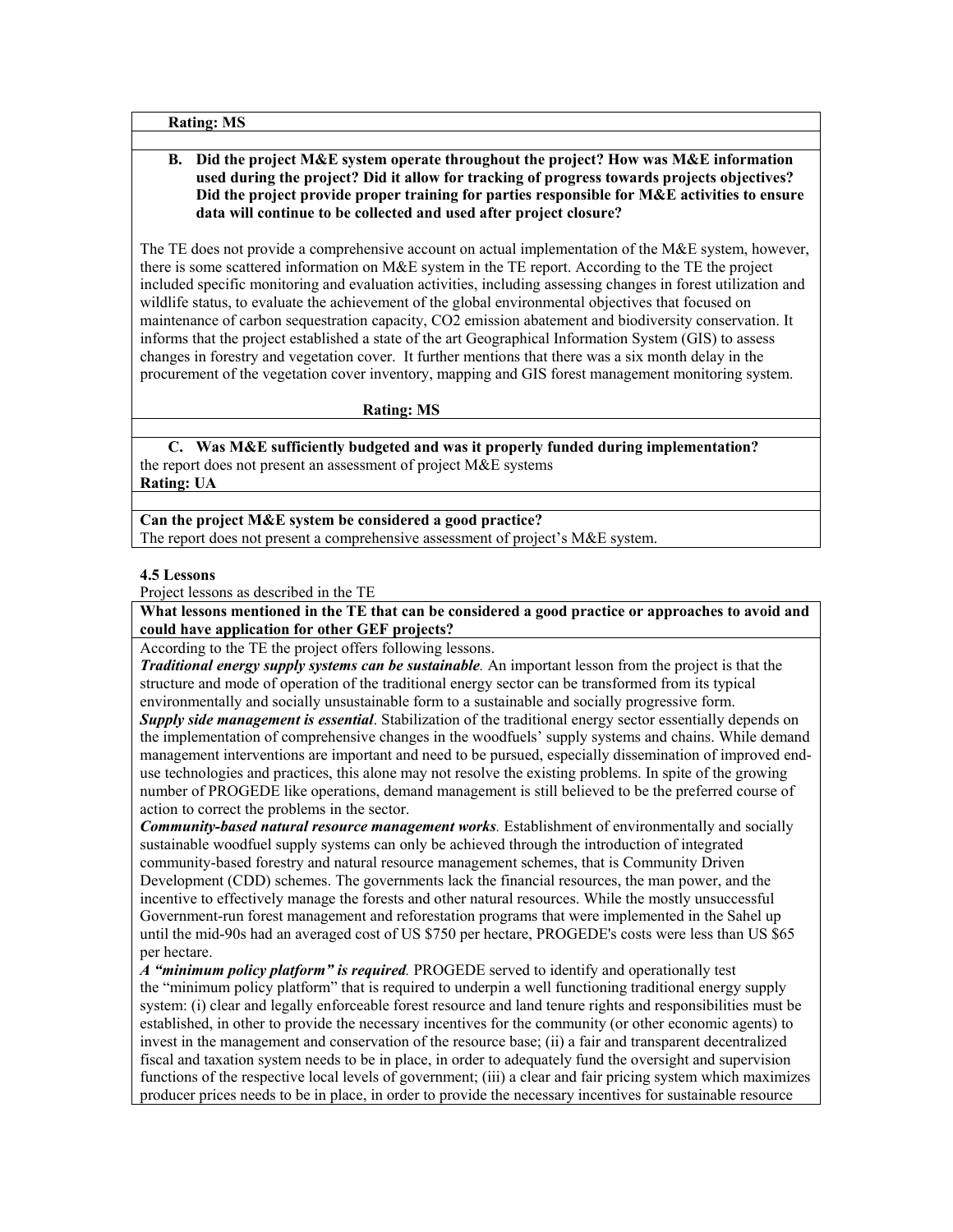management and to maximize rural social and economic development impacts; and, (iv) woodfuel producers need a guaranteed access to final consumer markets, preferably on an open access basis (liberalized trade) in order to avoid the deviation of rents from producers to intermediaries.

*Localized sustainability is not sufficient.* PROGEDE's community-based sustainable management model has proven to be highly successful. However, for the model to be fully sustainable it is necessary to end unmanaged production of woodfuels in the country. Unmanaged zone(s) and unregulated producers are able to supply cheaper product to the markets and can ultimately undercut the more expensive "sustainable woodfuels".

*Community-based biomass energy management: a gateway to increasing rural access to modern energy services.* Unless a minimum stable local income base and a productive demand for energy already exists or can be rapidly created in rural areas, increasing access to modern energy services can only be done on the basis of large and long-term subsidies. Doing so under present conditions would be economically untenable.

**4.6 Quality of the evaluation report** Provide a number rating 1-6 to each criteria based on: Highly Satisfactory = 6, Satisfactory = 5, Moderately Satisfactory = 4, Moderately Unsatisfactory = 3, Unsatisfactory  $= 2$ , and Highly Unsatisfactory  $= 1$ . Please refer to the "Criteria for the assessment of the quality of terminal evaluation reports" in the document "Ratings for the achievement of objectives, sustainability of outcomes and impacts, quality of terminal evaluation reports and project M&E systems" for further definitions of the ratings.

#### **4.6.1 Comments on the summary of project ratings and terminal evaluation findings**

In some cases the GEF Evaluation Office may have independent information collected for example, through a field visit or independent evaluators working for the Office. If additional relevant independent information has been collected that affect the ratings of this project, included in this section. This can include information that may affect the assessment and ratings of sustainability, outcomes, project M&E systems, etc.

N/A

| 4.6.2 Quality of terminal evaluation report                                               | <b>Ratings</b> |
|-------------------------------------------------------------------------------------------|----------------|
| A. Does the report contain an assessment of relevant outcomes and impacts of the          | S              |
| project and the achievement of the objectives?                                            |                |
| While TE has not adequately covered other development issues that the project focused     |                |
| at, it does provide sufficient information on the performance of the project in terms of  |                |
| achievement of outcomes and impacts related to global environmental benefits.             |                |
| B. Is the report internally consistent, is the evidence complete/convincing and are       | MS             |
| the IA ratings substantiated?                                                             |                |
| No, the report seems in general to be consistent and complete but has not covered         |                |
| specific information on several sub-objectives and -components, and their achievements    |                |
| in sufficient detail.                                                                     |                |
| C. Does the report properly assess project sustainability and /or a project exit          | MS             |
| strategy?                                                                                 |                |
| Although the report assesses the project sustainability, it does not adequately cover all |                |
| the dimensions in adequate detail. Regarding exit strategy, a section in the TE discusses |                |
| transition to regular operations right after sustainability in the TE                     |                |
| D. Are the lessons learned supported by the evidence presented and are they               | S              |
| comprehensive?                                                                            |                |
| Yes, the lessons learned are in general supported by the evidence presented.              |                |
| Does the report include the actual project costs (total and per activity) and<br>E.       | S              |
| actual co-financing used?                                                                 |                |
| F. Does the report present an assessment of project M&E systems?                          | MU             |
| Information on M&E systems is scattered through the TE report. The information on         |                |
| M&E is also not comprehensive.                                                            |                |
|                                                                                           |                |
| Yes: X<br>4.7 Is a technical assessment of the project impacts described in               | No:            |